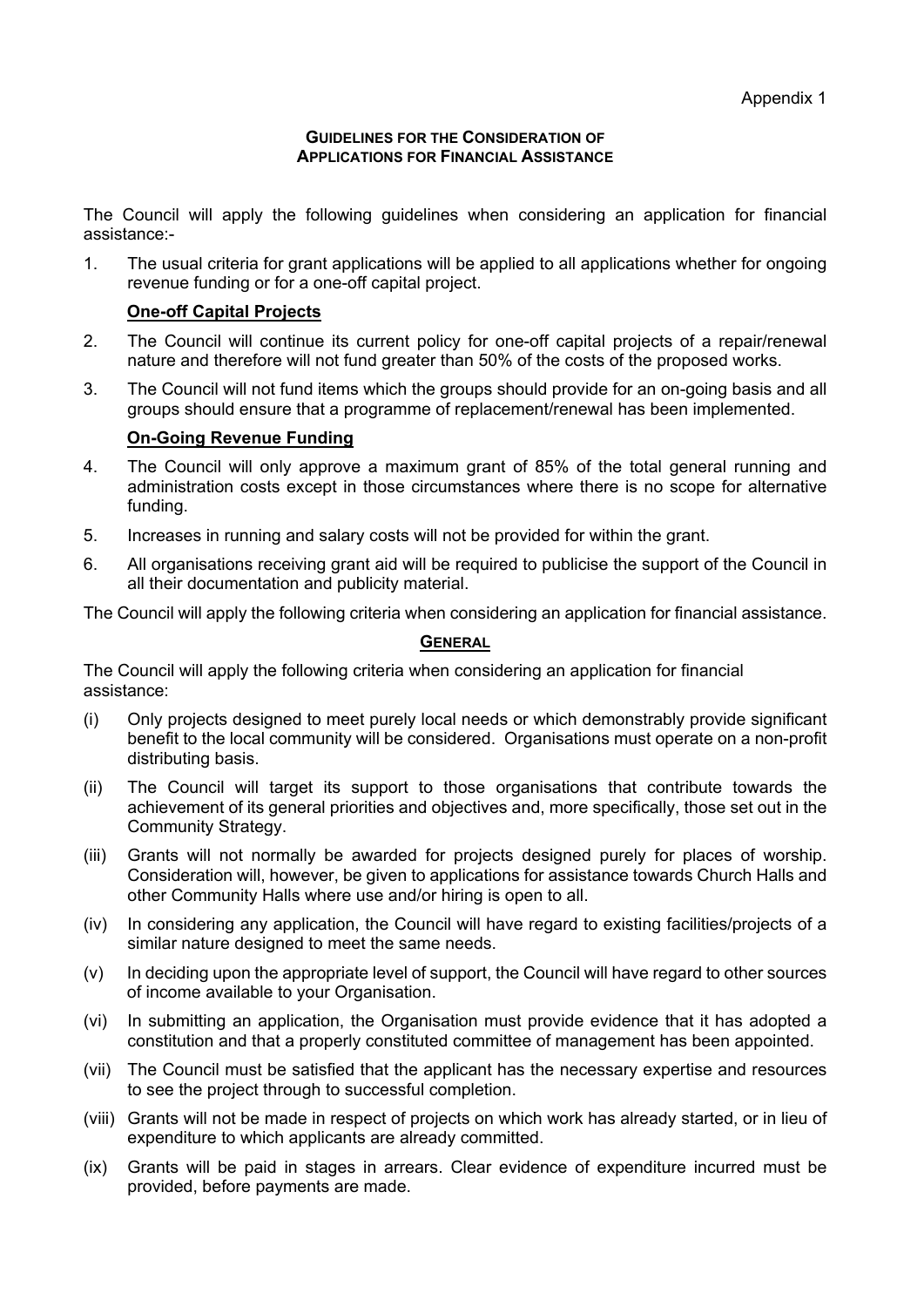- (x) Any grant approved will be subject to certain conditions which must be satisfied before payment is made. The applicant must indicate acceptance of such conditions when any offer of a grant is made. For details of conditions see "If an application is approved".
- (xi) All Organisations will be required to submit accounts for any year in which a grant has been paid. The accounts should be independently examined.
- (xii) Organisations will be required to provide details of performance against targets set.
- (xiii) Membership of the Organisation making the application should be open to all, with no application for membership being refused on anything other than reasonable grounds.
- (xiv) Applicants who have received a grant in the past are advised that this does not guarantee any future commitment by the Council.

#### **CAPITAL GRANTS**

In addition to the above, the following criteria will also be applied to applications for grants of a capital nature, such as the purchase of equipment, building costs etc.:

- (i) The level of grant aid by the Council will not normally exceed 50% of the approved cost of any capital project. Ad hoc grants for other purposes are at the discretion of the Council.
- (ii) Members of the public not belonging to the Organisation should have some use of, or benefit from, the facility.
- (iii) Premises in respect of which a grant is given, should be secured for a period of not less than 28 years for recreational or community purposes. Sites for land and buildings should be secured for not less than 60 years.
- (iv) Grants will not be made:-
	- $\circ$  For any project on which work has started, or any project on which the Organisation has committed itself by purchase, or other agreement, before an offer of grant aid.
	- $\circ$  For the acquisition of land or any building in excess of the price certified by the Borough Valuer, or in respect of new buildings in excess of the likely cost estimated by the Council's Building Services Section.
	- $\circ$  For the development of a site which is not held freehold or under long lease.
- (v) The Council must be satisfied that adequate technical advice has been obtained.
- (vi) Preliminary drawings and at least two written estimates must be submitted with the application.
- (vii) Applicants should consider:-
	- $\circ$  Whether the proposal helps to maintain balanced provision in an area taking account of population and the nearest local facilities;
	- o Whether maximum use of the facility is proposed; and
	- $\circ$  Whether the provision of the facilities will enable the Organisation to maintain or increase the interests of the community as a result of the grant.